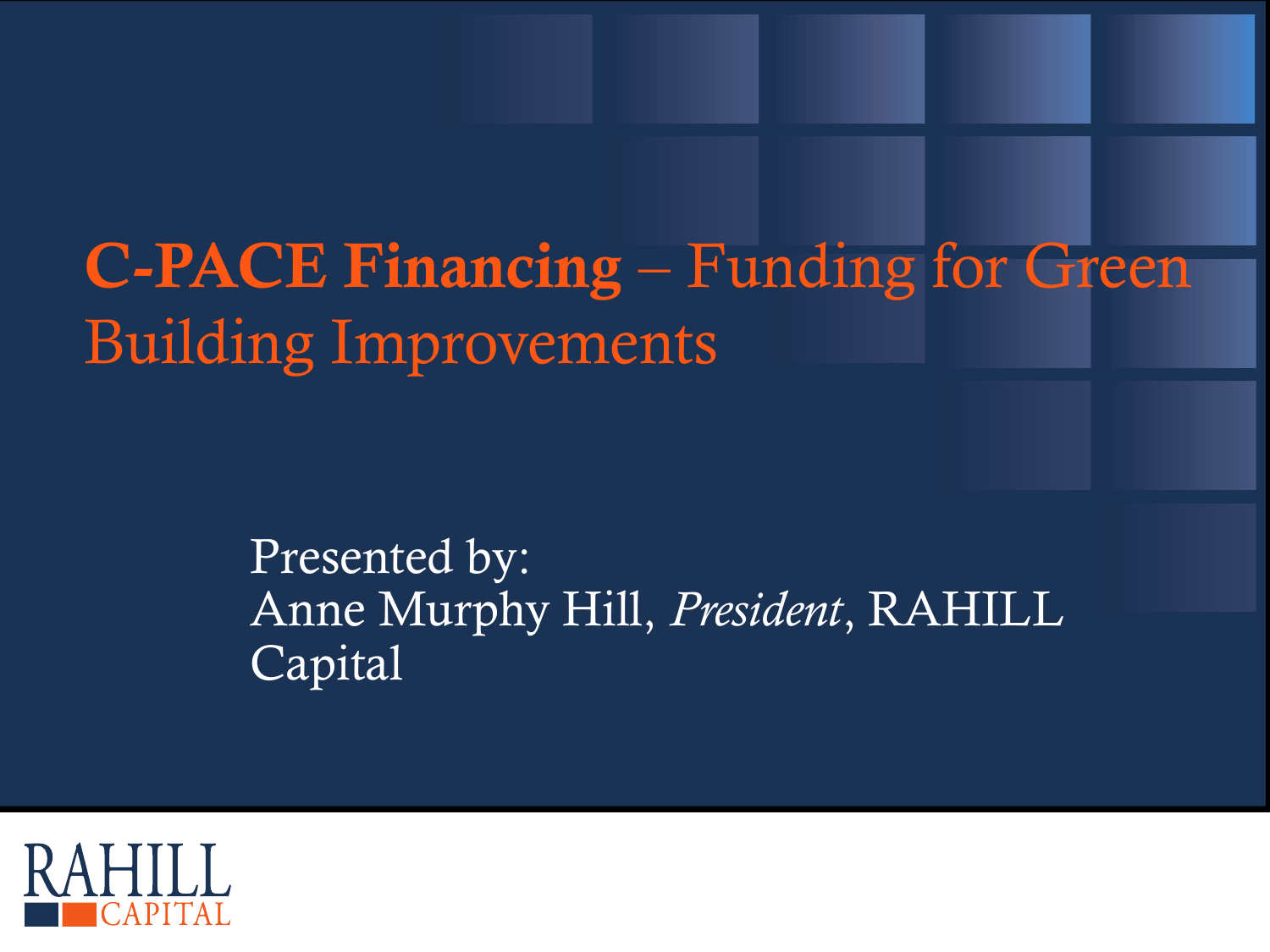# **C-PACE Financing Overview**

- C-PACE provides low cost, long term financing for energy efficiency projects.
- C-PACE payments are secured by the property and repaid through a special tax assessment.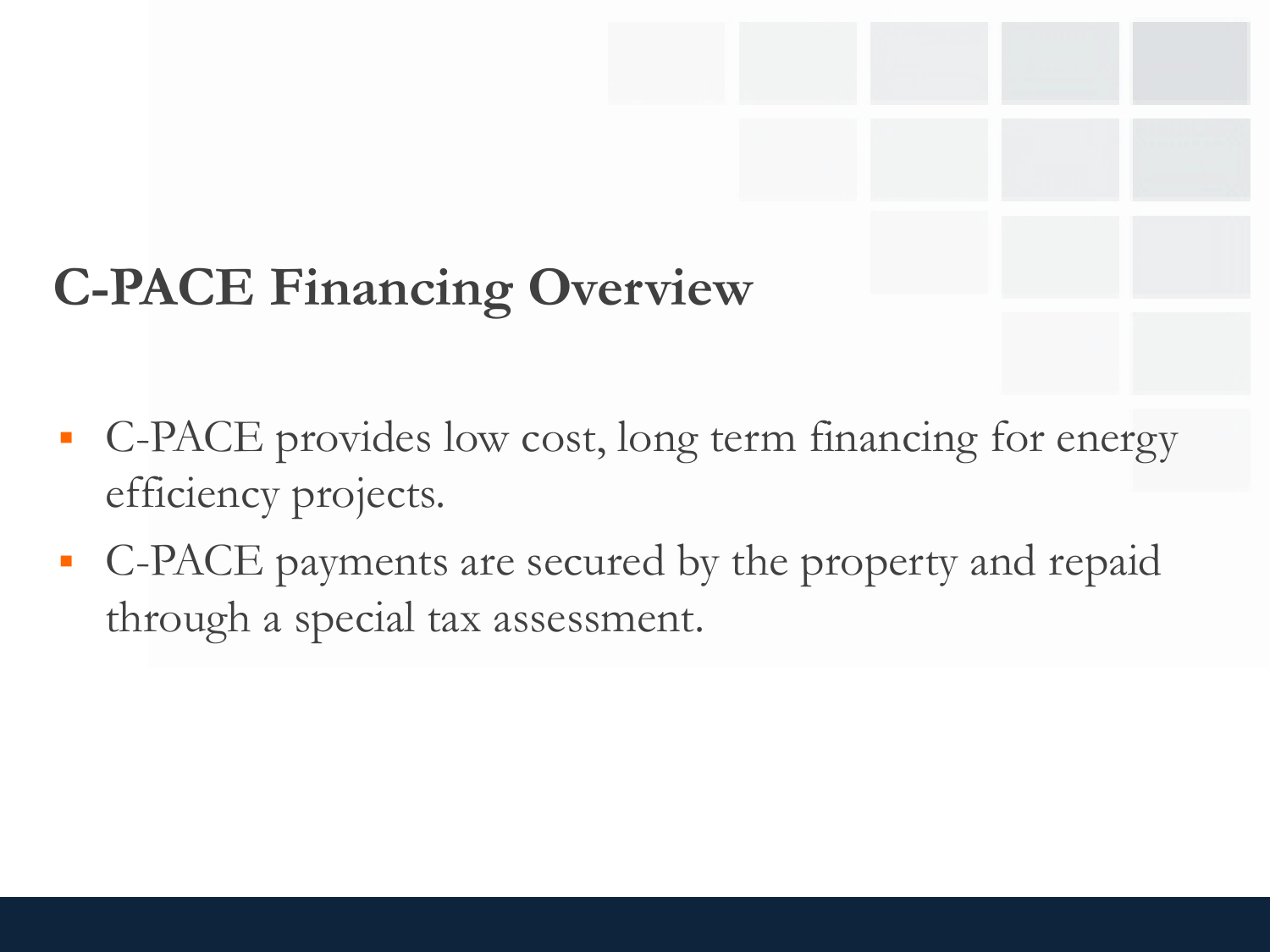### **Benefits of C-PACE**

- Funding for up to 25% of the building value at completion
- No personal guarantees
- Up to 20 year fixed-rate funding
- Lower rates/cost than mezzanine debt or equity
- No payments for up to 2 years after funding
- No principal repayment required upon sale
- Ability to pass through tax assessment to tenants or hotel guests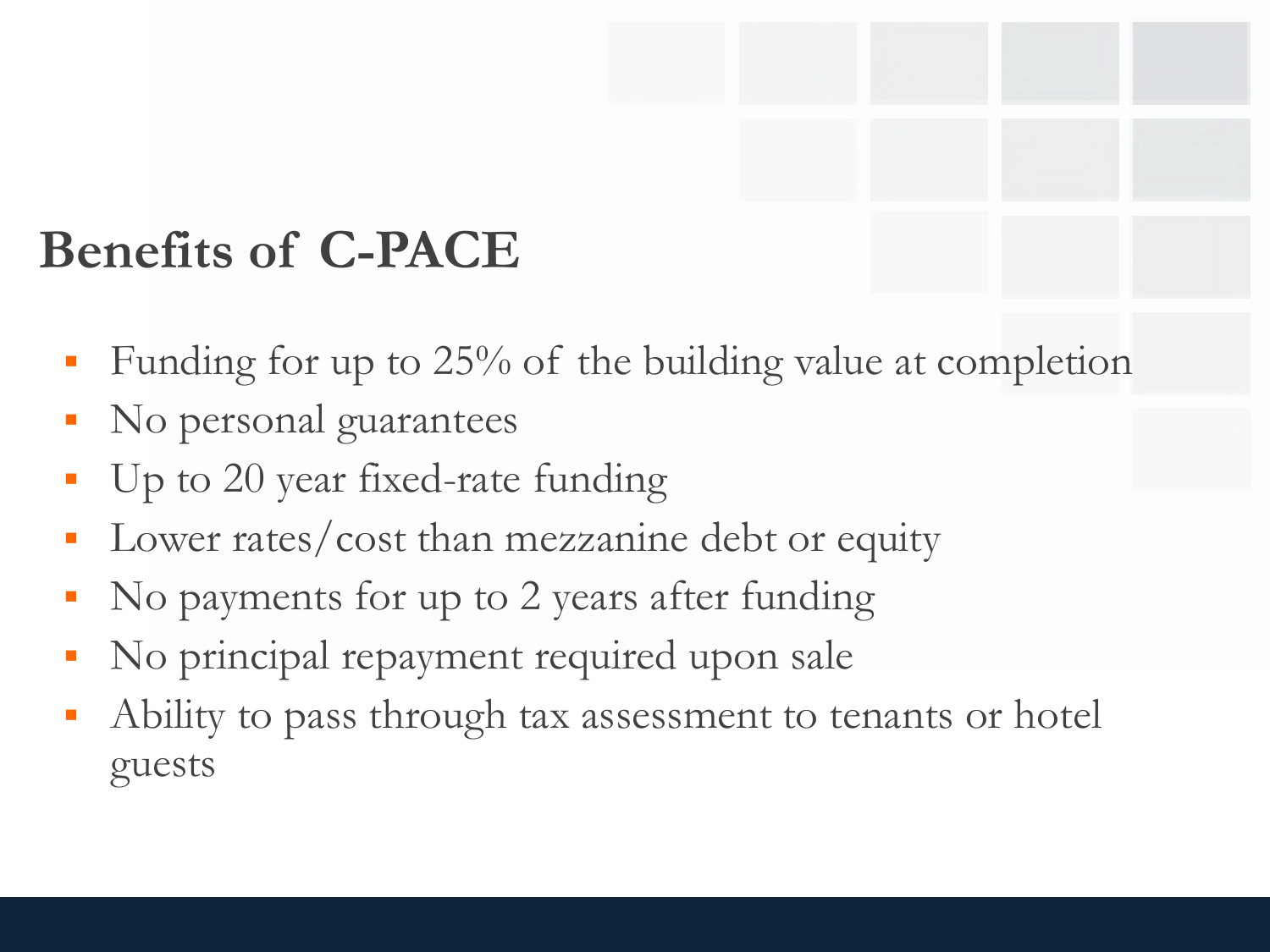## **C-PACE Applications**

- Project types retrofit, redevelopment, new construction
- Industries office, agricultural, warehouse, industrial, multifamily, institutional
- Project Sizes from \$150,000 to \$20M+
- Scope of work almost anything attached to the building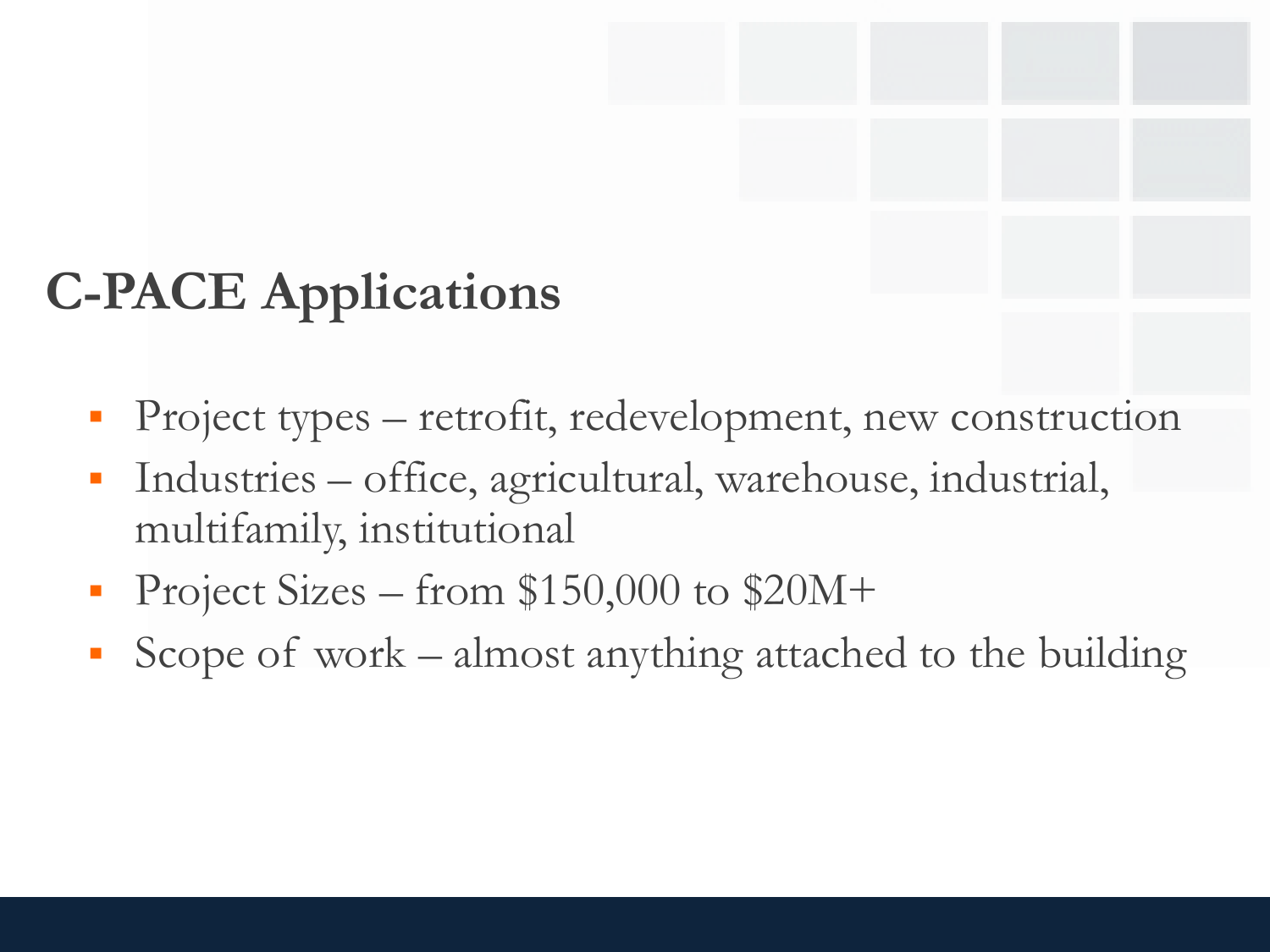## **Criteria for C-PACE underwriting**

- The property must have clear title with no liens and taxes must be current.
- The borrower should have no bankruptcies over the last five years.
- The project must have a useful life longer than the term of the projected financing.
- The overall savings should be greater than the cost of the C-PACE assessment over the term of the loan.
- No existing environmental issues.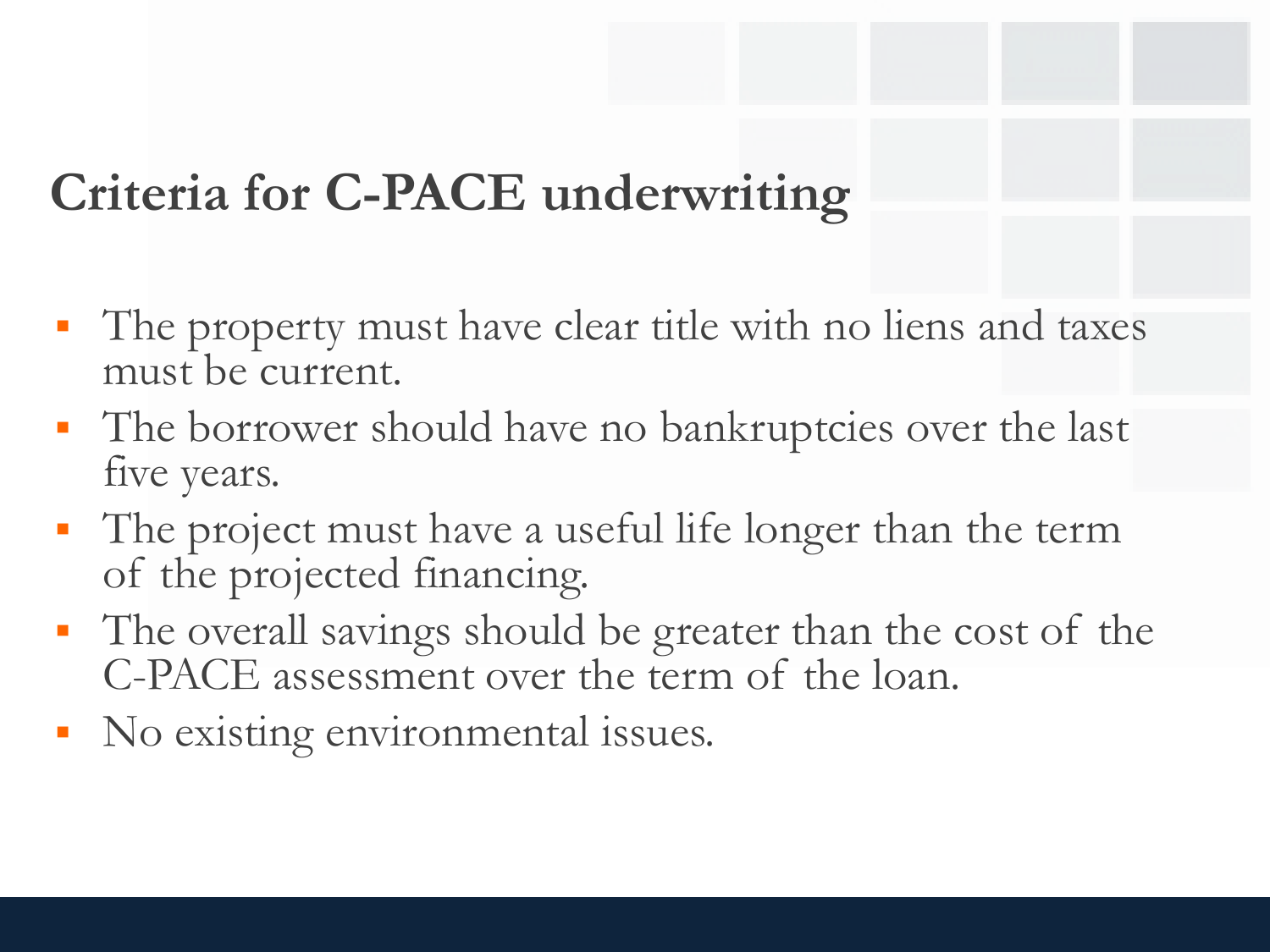### **C-PACE financing can be used to fund:**

#### **Energy Efficiencies**



#### • HVAC

- **Lighting**
- Insulation
- Elevator modernization
- Windows
- Roofing
- **Refrigeration**

#### **Renewable Energy**



- Fuel cell
- Solar
- Wind
- Renewable fuels
- Cogeneration

#### **Water Reduction**



## **Soft Costs**



- Permits
- Architectural & engineering plans
- Measurement & verification



- Aerators
- **Fixtures**
- **Irrigation**
- Paving
- Water retention systems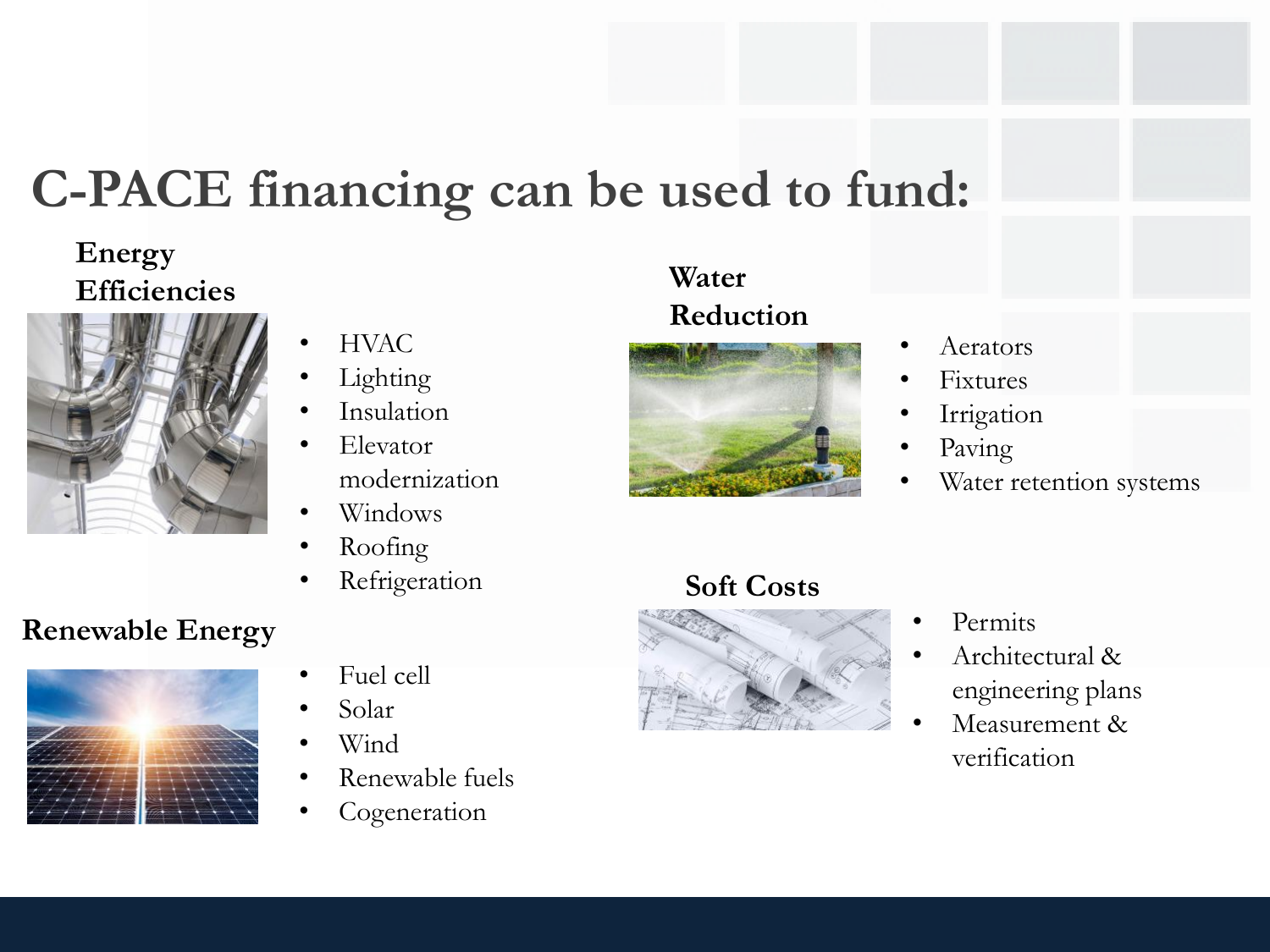## **Savings to Investment Ratio for Energy Efficient Improvements**

- CPACE projects require a SIR of 1.0 or greater
- Life of the improvements needs to exceed the term of the loan
- Compare measures to what is currently in the building or to code for new construction
- Can include energy savings, rebates/incentives, and operational and maintenance savings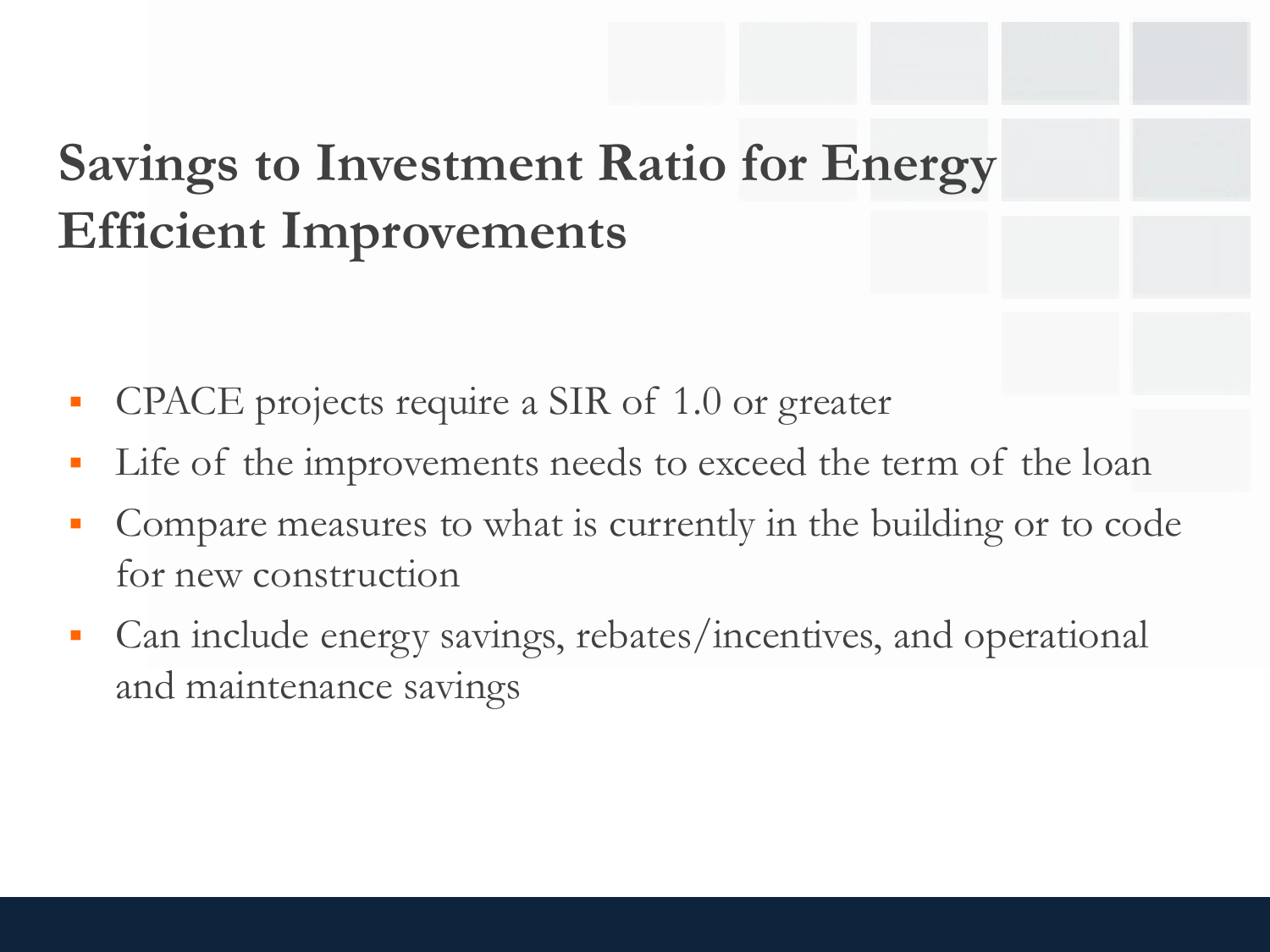#### **Lafayette School Lofts 815 Ann Street, St. Louis, MO Developer: Advantes Real Estate**



- Historic school building (1906) in Soulard redeveloped into 36 multi-family units
- Construction period: November 2015 September 2016
- $$600,000$  of CPACE financing, 20 year term, 5.75%, annual payment  $\sim $54,000$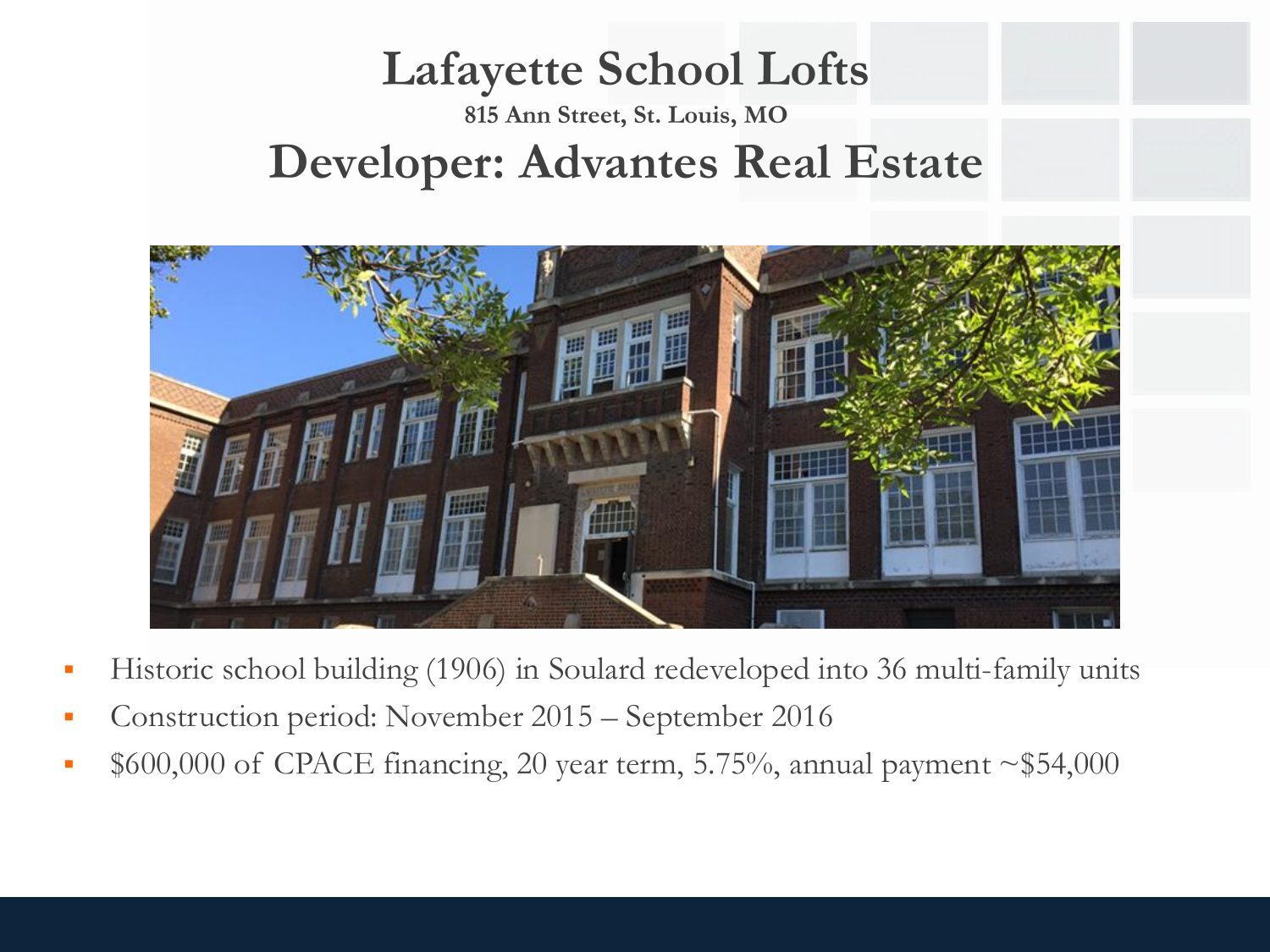#### **Lafayette School Lofts 815 Ann Street, St. Louis, MO**

## **CPACE Funded Improvements**

|                    | <b>Baseline</b>                                    | Improvements                                                                                                                                 |
|--------------------|----------------------------------------------------|----------------------------------------------------------------------------------------------------------------------------------------------|
| Lighting           | - All incandescent bulbs<br>- No lighting controls | - 14W CFL bulbs in units<br>- LED bulbs in all common areas<br>- Install occupancy sensors in<br>storage rooms, laundry room,<br>garage, etc |
| <b>HVAC</b>        | DX split system with<br>electric heating (10 SEER) | - Install high efficiency DX split<br>system units with electric heat (13<br>SEER)                                                           |
| Roofing/Insulation | Ballasted roof, R-Value 11                         | - Install cool-white TPO roof<br>membrane with 2 inches of<br>insulation, R-Value 11.4                                                       |
| Renewable Energy   | No systems                                         | - Install solar PV system on roof<br>with production capacity of<br>60,167 kWh per year                                                      |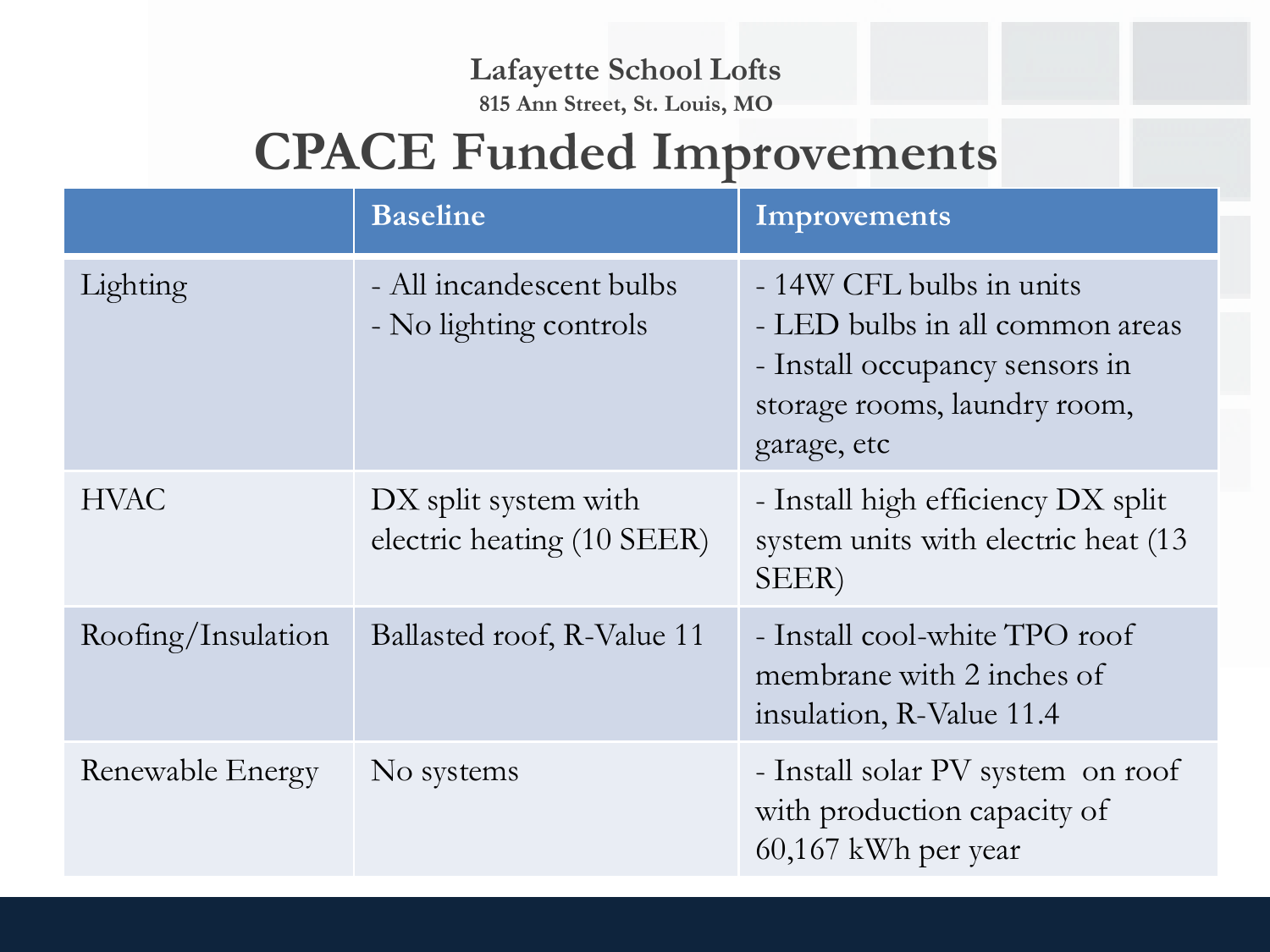#### **Detail of ECMs and MCMs**

| No.                          | <b>Measure</b><br>Info             | Electric<br><b>Savings</b><br>(\$/year) | <b>Operational</b><br><b>Savings</b><br>(\$/year) | <b>Total Cost</b><br><b>Savings</b><br>(\$/year) | <b>Measure</b><br>Cost | <b>Potential</b><br><b>Incentives</b><br>or Tax<br><b>Credits</b> | <b>Measure</b><br>Life<br>(yrs) | <b>Net Measure</b><br>Cost | Cost<br><b>Savings</b><br>per SF | <b>Simple</b><br>Payback<br>(yrs) | Weighted<br>Avg<br><b>Useful</b><br>Life |
|------------------------------|------------------------------------|-----------------------------------------|---------------------------------------------------|--------------------------------------------------|------------------------|-------------------------------------------------------------------|---------------------------------|----------------------------|----------------------------------|-----------------------------------|------------------------------------------|
| <b>ECM</b><br>1              | <b>Lighting</b><br><b>Upgrades</b> | \$25,463                                | \$2,971                                           | \$28,434                                         | \$28,905               | \$13,286                                                          | 15                              | \$15,619                   | \$0.51                           | 0.5                               | 0.5                                      |
| <b>ECM</b><br>$\overline{2}$ | Lighting<br>Controls               | \$3,429                                 | \$0                                               | \$3,429                                          | \$12,300               | \$260                                                             | 15                              | \$12,040                   | \$0.06                           | 3.5                               | 0.2                                      |
| <b>ECM</b><br>3              | <b>HVAC</b><br><b>Upgrades</b>     | \$7,555                                 | \$0                                               | \$7,555                                          | \$203,509              | \$0                                                               | 25                              | \$203,509                  | \$0.13                           | 26.9                              | 5.8                                      |
| <b>ECM</b><br>4              | Roof &<br>Insulation               | \$4,478                                 | \$0                                               | \$4,478                                          | \$205,011              | \$0                                                               | 20                              | \$205,011                  | \$0.08                           | 45.8                              | 4.6                                      |
| <b>ECM</b><br>5              | Solar PV<br>System                 | \$7,171                                 | \$0                                               | \$7,171                                          | \$187,083              | \$98,319                                                          | 25                              | \$88,764                   | \$0.13                           | 12.4                              | 5.3                                      |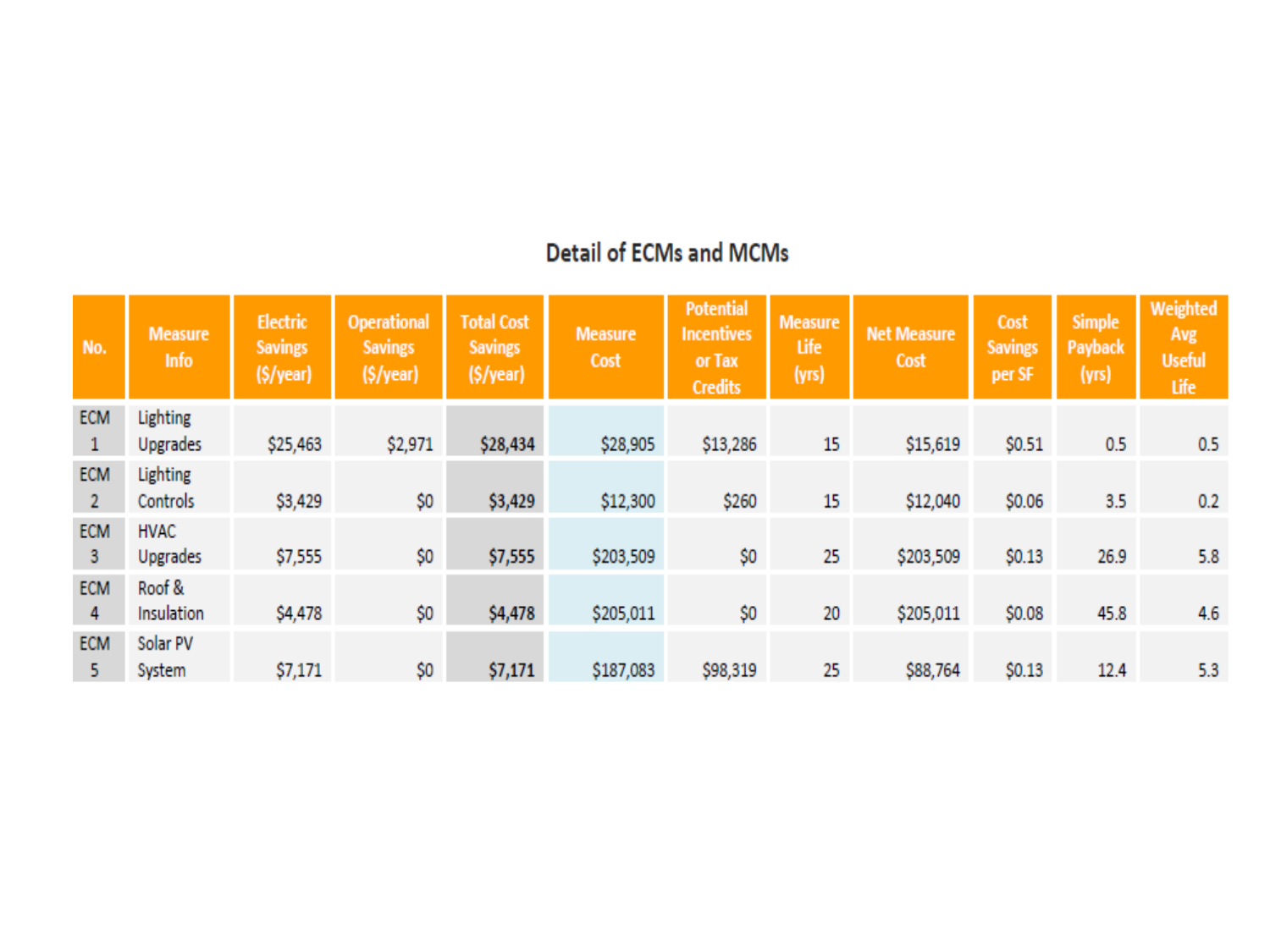| <b>ROI Analysis</b>                 |                                      |           |  |   |                                   |  |  |
|-------------------------------------|--------------------------------------|-----------|--|---|-----------------------------------|--|--|
|                                     | <b>Capital Stack</b><br>without PACE |           |  |   | <b>Capital Stack</b><br>with PACE |  |  |
| <b>Total Investment</b>             | \$                                   | 5,700,000 |  | Ś | 5,700,000                         |  |  |
| Debt/Other Sources                  |                                      | 3,350,000 |  |   | 3,350,000                         |  |  |
| <b>Historic Tax Credits</b>         |                                      | 850,000   |  |   | 850,000                           |  |  |
| <b>PACE Equity</b>                  |                                      |           |  |   | 600,000                           |  |  |
| Deferred Developer Fee / Equity     |                                      | 1,500,000 |  |   | 900,000                           |  |  |
|                                     |                                      |           |  |   |                                   |  |  |
| Hold Term (yrs)                     |                                      | 8 years   |  |   | 8 years                           |  |  |
| Value @ Sale                        |                                      | 7,300,000 |  |   | 7,300,000                         |  |  |
| Deduction from proceeds: Prepayment |                                      | 3,065,349 |  |   | 3,551,594                         |  |  |
| Proceeds at Sale                    |                                      | 4,234,651 |  |   | 3,748,406                         |  |  |
| <b>ROI</b>                          |                                      | 14%       |  |   | 20%                               |  |  |